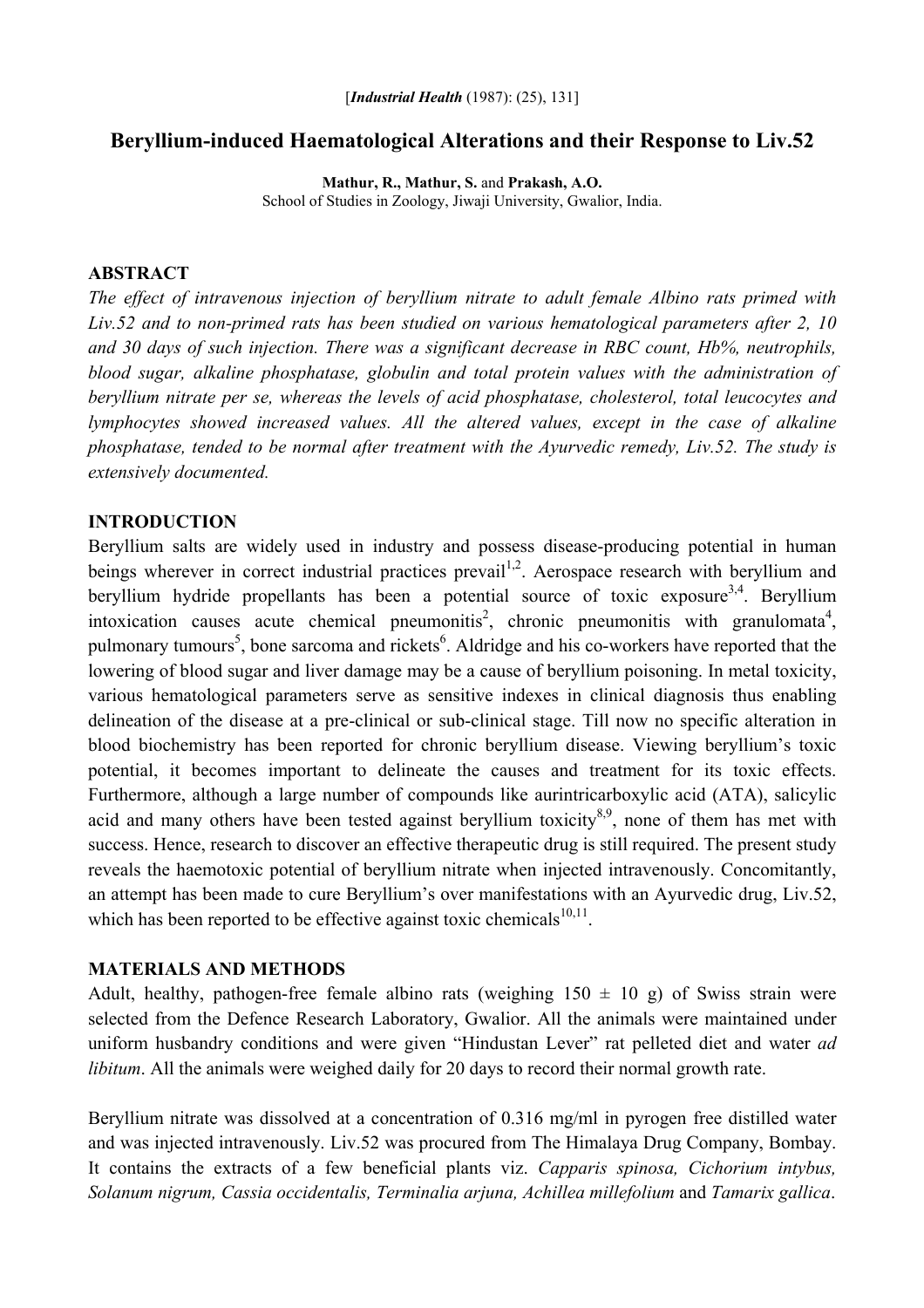Animals showing normal growth rates were selected and were divided into four groups of fifteen each. The animals of groups 1 and 3 were kept as such and received the vehicle only. But rats of groups 2 and 4 were primed with Liv.52 for 10 days (1 ml/rat/day orally) prior to the experiment. Animals of group 1 served as control and continued to receive vehicle only. Each rat of groups 3 and 4 was injected with beryllium nitrate intravenously at a dose of 0.316 mg/kg body wt. once only  $(1/10<sup>th</sup>$  of LD<sub>50</sub> as described earlier). Rats of groups 2 and 4 additionally received Liv.52 syrup daily till the last day of the experiment. All the rats were sacrificed after 2, 10 and 30 days of beryllium administration. At autopsy the cardiac blood was collected for the estimation of blood serum parameters. Heparinized blood was used for quantifying blood sugars. Simultaneously, serum samples were processed for acid and alkaline phosphatases, total and esterified cholesterol, total albumin and globulin proteins. For other haematological tests non-heparinized blood was used. Haemoglobin (%) was estimated using Sahli's apparatus. WBC and RBC counts were enumerated by using Neubaur's chamber. DLC was carried out in blood films stained with Leishman's stain. Results were analyzed using student's 't' test.

# **RESULTS**

Our results revealed that the administration of beryllium nitrate intravenously did not alter the body weights of the animals significantly; however, it evoked severe alterations in blood/serum biochemical parameters (Table 1). Furthermore, these changes were restored to normal values with Liv.52 treatment. Serum acid phosphatase activity and cholesterol levels increased significantly after 2, 10 and 30 days of beryllium nitrate administration. With the supplementary treatment of Liv.52 syrup, elevations in the enzymatic activity of acid phosphatase and cholesterol levels were prevented and the values remained quite low even at the shortest duration. Alkaline phosphatase activity and blood sugar content depicted statistically significant, decreased values at various duration after beryllium administration. The extent of reduction was maximal after 2 days followed by further decreased values. However, with the conjoint treatment with Liv.52 in beryllium exposed rats (group IV) these values remained significantly high when compared with the beryllium nitrate *per se group* (III) at all the consecutive schedules. Serum total and globulin protein contents showed reduced values at longer duration, whereas serum albumin content showed no change with beryllium nitrate *per se*. After Liv.52 and beryllium treatment (group IV) the values of all the parameters recouped to normal, except serum alkaline phosphatase activity.

In Table 2 total erythrocyte counts and hemoglobin percentages reveal significant decreased values at early duration with beryllium nitrate *per se* treatment. However, these values recouped to normal after 30 days of exposure. Total leucocyte and lymphocyte counts were increased with beryllium nitrate treatment at all the duration. The percentages of neutrophils and granulocytes decreased with beryllium nitrate *per se* (group III). However, with conjoint treatment of Liv.52 and beryllium nitrate (group IV) erythrocyte counts, hemoglobin percentages, and differential leucocyte counts showed significant improvement when compared with the respective beryllium nitrate *per se* group. The altered blood morphological picture associated with beryllium toxicity revealed marked appearance of crenated erythrocytic cells and pyknotic nuclei. Generally erythrocytes were of microcytic nature with mild to moderate hypochromia, moderate poikilocytes and some sickleshaped cells. Haemoglobin distribution was disturbed in some ells. An overwhelming preponderance of mature lymphocytes has been observed in differential leucocyte counts.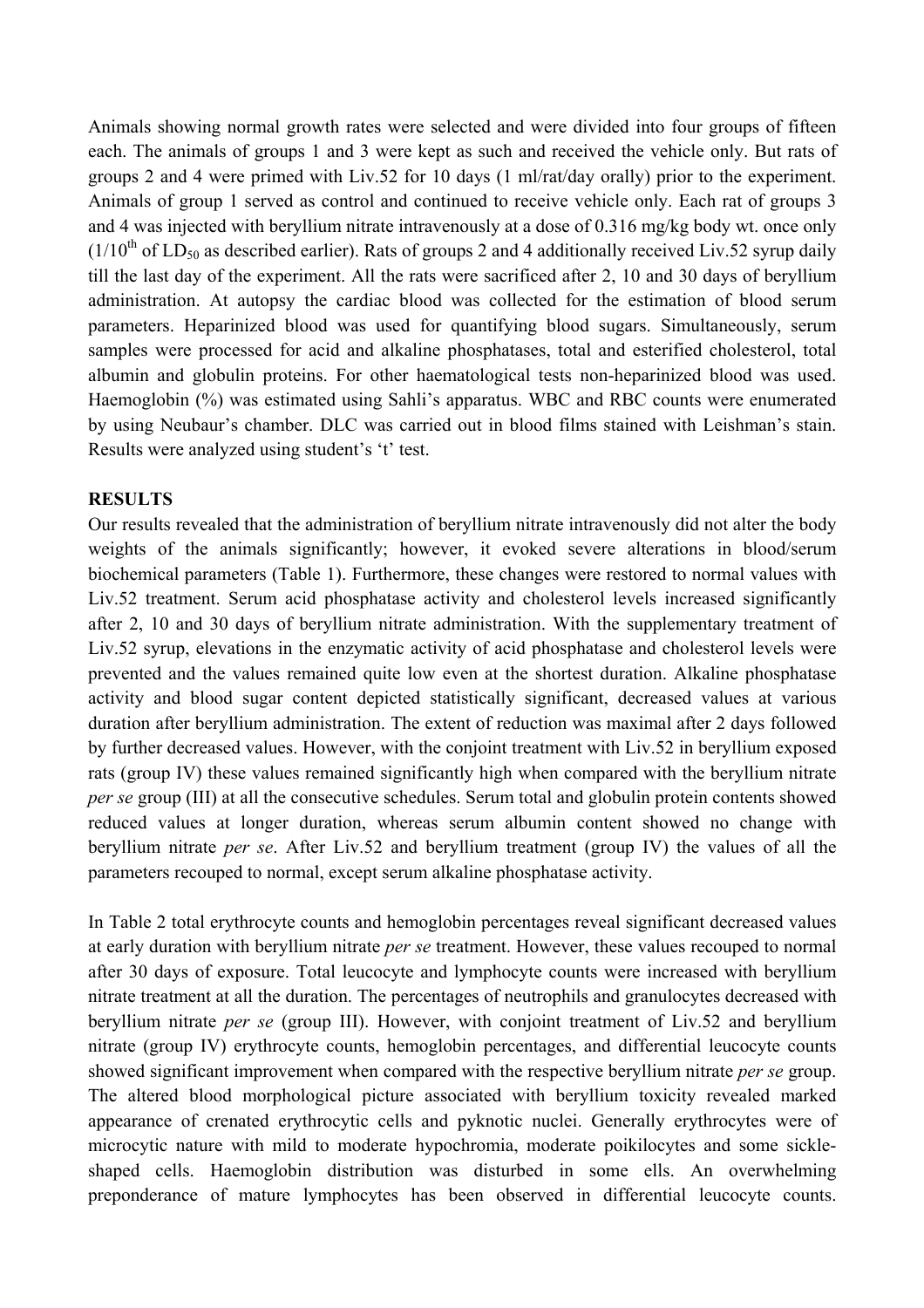Lymphocytic cells showed scanty cytoplasm. However, the altered blood picture recouped towards normal with Liv.52 treatment.

| Table 1: Effect of beryllium nitrate on blood serum biochemical constituents in adult albino rats primed with Liv.52<br>syrup (values are mean $\pm$ SE. Six rats were used in each set) |                                         |                                      |                               |                                      |                                                        |  |  |  |
|------------------------------------------------------------------------------------------------------------------------------------------------------------------------------------------|-----------------------------------------|--------------------------------------|-------------------------------|--------------------------------------|--------------------------------------------------------|--|--|--|
| Biochemical parameter                                                                                                                                                                    | Duration<br>after<br>exposure<br>(days) | Group I<br>Control<br>(Vehicle only) | Group II<br>Liv.52<br>per se* | Group III<br>Be $(NO3)2$<br>per se** | Group IV<br>Be $(NO3)2$<br>to Liv.52 primed<br>rats*** |  |  |  |
| Acid phosphatase<br>(units/100 ml)                                                                                                                                                       | $\overline{2}$                          | $1.21\pm0.09$                        | $1.45 \pm 0.01$               | $3.28 \pm 0.12^a$                    | $1.54 \pm 0.02^a$                                      |  |  |  |
|                                                                                                                                                                                          | 10                                      | $1.32 \pm 0.08$                      | $1.48 \pm 0.02$               | $3.32 \pm 0.18^a$                    | $1.47 \pm 0.01^a$                                      |  |  |  |
|                                                                                                                                                                                          | 30                                      | $1.22 \pm 0.07$                      | $1.50 \pm 0.03$               | $2.81 \pm 0.15^a$                    | $1.43 \pm 0.01^a$                                      |  |  |  |
| Alkaline phosphatase<br>(units/100 ml)                                                                                                                                                   | $\overline{c}$                          | $48.29 \pm 1.85$                     | $47.21 \pm 1.93$              | $12.79 \pm 0.28$ <sup>a</sup>        | $31.21 \pm 1.43^a$                                     |  |  |  |
|                                                                                                                                                                                          | 10                                      | $45.29 \pm 3.33$                     | $48.45 \pm 2.36$              | $20.29 \pm 0.42^a$                   | $35.30 \pm 1.82^a$                                     |  |  |  |
|                                                                                                                                                                                          | 30                                      | $48.32 \pm 2.09$                     | $50.01 \pm 2.26$              | $30.28 \pm 0.09^a$                   | $41.29 \pm 1.58^b$                                     |  |  |  |
| Blood sugar (ml/100 ml)                                                                                                                                                                  | 2                                       | $80.76 \pm 1.90$                     | $81.40 \pm 1.58$              | $52.08 \pm 1.38^a$                   | $71.92 \pm 1.63^b$                                     |  |  |  |
|                                                                                                                                                                                          | 10                                      | $82.41 \pm 2.29$                     | $82.67 \pm 2.64$              | $70.48 \pm 2.60^b$                   | $81.92 \pm 2.63^b$                                     |  |  |  |
|                                                                                                                                                                                          | 30                                      | $80.96 \pm 3.34$                     | $83.06 \pm 2.85$              | $80.65 \pm 2.26$                     | $82.18 \pm 2.64$                                       |  |  |  |
|                                                                                                                                                                                          | $\overline{c}$                          | $54.44 \pm 1.88$                     | $52.70 \pm 2.19$              | $103.50 \pm 2.07^a$                  | $60.96 \pm 2.36^a$                                     |  |  |  |
| Total cholesterol<br>(mg/100 ml)                                                                                                                                                         | 10                                      | $52.52 \pm 1.22$                     | $51.40 \pm 2.35$              | $99.30 \pm 2.17^a$                   | $59.09 \pm 3.45^a$                                     |  |  |  |
|                                                                                                                                                                                          | 30                                      | $50.47 \pm 2.80$                     | $49.51 \pm 2.75$              | $63.01 \pm 2.92^b$                   | $52.47 \pm 2.70^b$                                     |  |  |  |
|                                                                                                                                                                                          | $\overline{2}$                          | $25.49 \pm 0.88$                     | $25.70 \pm 1.13$              | $61.42 \pm 0.50^a$                   | $30.62 \pm 1.45^a$                                     |  |  |  |
| Esterified cholesterol<br>(mg/100 ml)                                                                                                                                                    | 10                                      | $25.69 \pm 0.97$                     | $24.69 \pm 1.15$              | $55.74\pm0.89^{\rm a}$               | $27.91 \pm 1.71^a$                                     |  |  |  |
|                                                                                                                                                                                          | 30                                      | $24.79 \pm 0.98$                     | $25.89 \pm 1.72$              | 44.19 $\pm 0.98$ <sup>a</sup>        | $24.81 \pm 1.57^a$                                     |  |  |  |
| Total serum proteins<br>$(g/100 \text{ ml})$                                                                                                                                             | $\overline{2}$                          | $7.94 \pm 0.12$                      | $8.00 \pm 0.21$               | $7.96 \pm 0.11$                      | $8.12 \pm 0.24$                                        |  |  |  |
|                                                                                                                                                                                          | 10                                      | $7.72 \pm 0.21$                      | $8.32 \pm 0.31$               | $5.83 \pm 0.43^b$                    | $8.25 \pm 0.21^a$                                      |  |  |  |
|                                                                                                                                                                                          | 30                                      | $7.92 \pm 0.49$                      | $8.42 \pm 0.22$               | $5.65 \pm 0.11^b$                    | $8.322 \pm 0.22^a$                                     |  |  |  |
| Albumin                                                                                                                                                                                  | $\overline{c}$                          | $1.00 \pm 0.08$                      | $1.50 \pm 0.24$               | $1.03 \pm 0.12$                      | $1.23 \pm 0.25$                                        |  |  |  |
|                                                                                                                                                                                          | 10                                      | $1.12 \pm 0.09$                      | $1.78 \pm 0.25$               | $1.08 \pm 0.08$                      | $1.55 \pm 0.12$                                        |  |  |  |
|                                                                                                                                                                                          | 30                                      | $1.12 \pm 0.08$                      | $1.92 \pm 0.21$               | $1.71 \pm 0.03$                      | $1.75 \pm 0.12$                                        |  |  |  |
| Globulin                                                                                                                                                                                 | 2                                       | $5.54 \pm 0.92$                      | $5.62 \pm 0.26$               | $4.96 \pm 0.11$                      | $5.05 \pm 0.02$                                        |  |  |  |
|                                                                                                                                                                                          | 10                                      | $6.55 \pm 0.11$                      | $5.65 \pm 0.24$               | $4.58 \pm 0.18^b$                    | $5.28 \pm 0.03^b$                                      |  |  |  |
|                                                                                                                                                                                          | 30                                      | $5.94 \pm 0.13$                      | $6.61 \pm 0.21$               | $3.83 \pm 0.14^b$                    | $5.55 \pm 0.04^b$                                      |  |  |  |
| * rely versus $\sigma$ and $I > 0.05$ . ** rely $\sigma$ versus $\sigma$ and $I^a < 0.001$ . $\sigma$ $\sim 0.005$ .                                                                     |                                         |                                      |                               |                                      |                                                        |  |  |  |

\**p* value versus group I > 0.05; \*\* *p* values versus group I  $\textdegree$  < 0.001;  $\textdegree$  < 0.005;

\*\*\**p* values versus group III  $^{a}$  < 0.001;  $^{b}$  < 0.005.

The results were analysed by using student's 't' test.

## **DISCUSSION**

Organic and inorganic toxins present a wealth of experimental data on serum acid and alkaline phosphatase anomalies associated with their toxic accumulation<sup>18</sup>. A rise in the activity of serum acid phosphatase due to beryllium poisoning was observed after 2, 10 and 30 days exposure Witschi and Aldridge<sup>19</sup> showed a direct correlation between the rise in acid phosphatase activity and amount of beryllium present in liver. The rise in the serum enzymatic activity and amount of beryllium present in liver. The rise in the serum enzymatic activity depends upon the lysosomal disruption in various tissues<sup>20</sup>. Vacher *et al*.<sup>21</sup> reported a rise in serum β-glucuronidase and transaminase activity after beryllium exposure due to phagocytosis and necrosis. Other factors involve a rise in serum enzymatic activity in hepatotoxicity depending upon alterations in the cell membrane properties,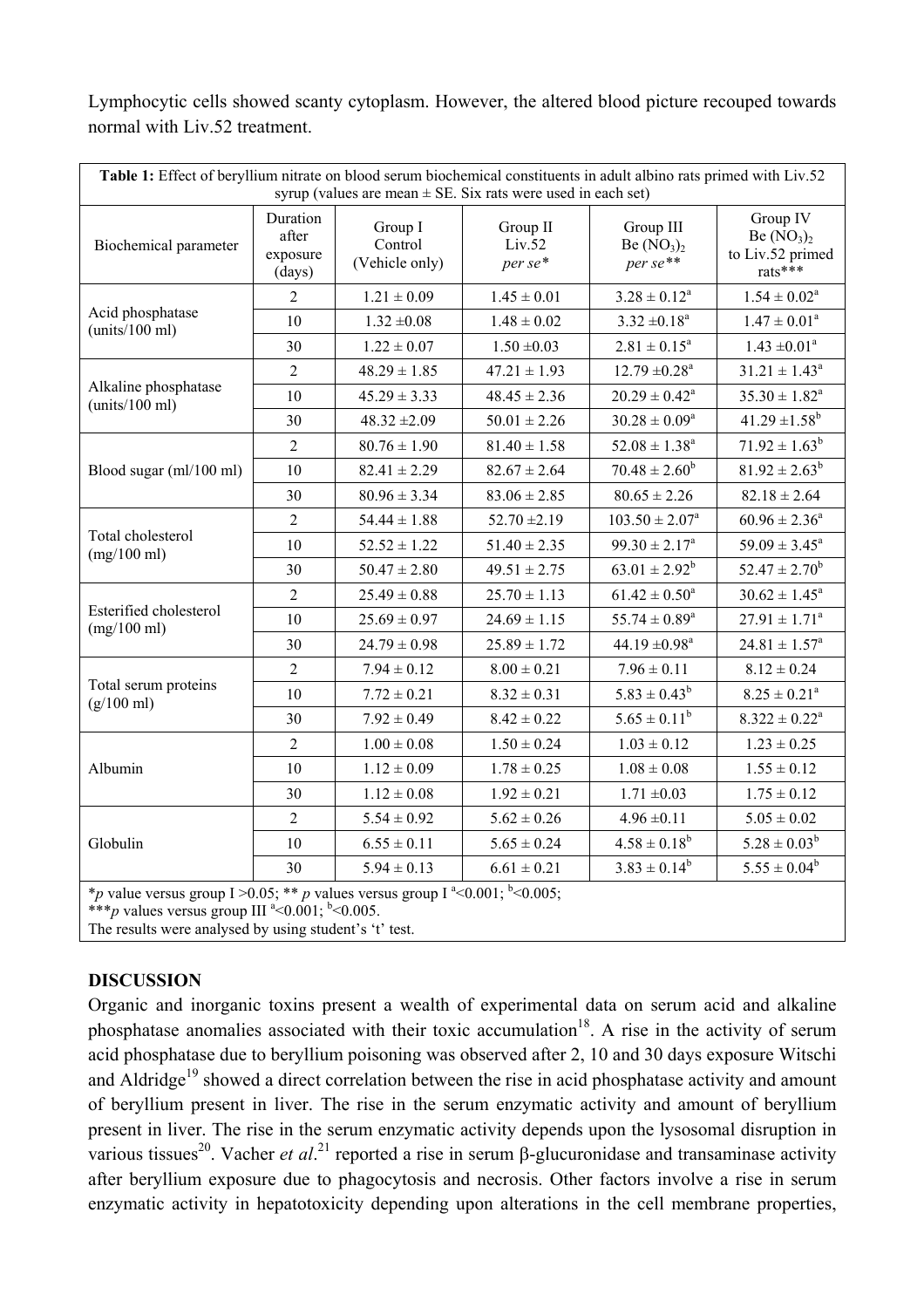permitting a rapid leaching of enzymes<sup>22</sup>. With Liv.52 therapy the enzyme level returns to normal as it maintains the lysosomal integrity in tissue<sup>23</sup>. It prevents the rupturing of lysosomes and further release of enzymes in the blood. The decrease in activity of serum alkaline phosphatase encountered during beryllium toxicity is attributed to the displacement of  $Mg + \theta$  ions intrinsic to this enzyme<sup>24,25</sup>. Pertinent literature reveals that Liv.52 treatment improves serum alkaline phosphatase in various liver disorders<sup>26</sup>. The exact mechanism of action of Liv.52 in beryllium toxicity is yet to be elucidated.

| Table 2: Effect of beryllium nitrate on blood cellular components in adult albino rats primed with Liv.52 syrup<br>(values are mean $\pm$ SE. Six rats were used in each set)  |                    |                                         |                                      |                               |                                      |                                                          |  |  |
|--------------------------------------------------------------------------------------------------------------------------------------------------------------------------------|--------------------|-----------------------------------------|--------------------------------------|-------------------------------|--------------------------------------|----------------------------------------------------------|--|--|
| Haematological<br>parameter                                                                                                                                                    |                    | Duration<br>after<br>exposure<br>(days) | Group I<br>Control<br>(Vehicle only) | Group II<br>Liv.52<br>per se* | Group III<br>Be $(NO3)2$<br>per se** | Group IV<br>Be $(NO3)2$<br>to Liv.52 primed<br>$rats***$ |  |  |
| Haemoglobin<br>$(g/100 \text{ ml})$                                                                                                                                            |                    | 2                                       | $13.92 \pm 0.98$                     | $13.35 \pm 0.16$              | $8.24 \pm 0.24^a$                    | $13.84 \pm 0.95^a$                                       |  |  |
|                                                                                                                                                                                |                    | 10                                      | $13.09 \pm 0.92$                     | $13.74 \pm 1.90$              | $10.25 \pm 0.30^b$                   | $13.29 \pm 0.88^b$                                       |  |  |
|                                                                                                                                                                                |                    | 30                                      | $13.88 \pm 0.88$                     | $13.48 \pm 0.90$              | $13.14 \pm 0.21$                     | $13.37 \pm 0.58$                                         |  |  |
| RBC (million/cu mm)                                                                                                                                                            |                    | $\overline{2}$                          | $8.84 \pm 0.02$                      | $9.04 \pm 0.08$               | $4.25 \pm 0.48^a$                    | $8.59 \pm 0.24$ <sup>a</sup>                             |  |  |
|                                                                                                                                                                                |                    | 10                                      | $9.30 \pm 0.21$                      | $9.36 \pm 0.25$               | $5.50 \pm 0.75^a$                    | $8.80 \pm 0.14^a$                                        |  |  |
|                                                                                                                                                                                |                    | 30                                      | $9.38 \pm 0.25$                      | $9.34 \pm 0.28$               | $8.08 \pm 0.85$                      | $9.31 \pm 0.21$                                          |  |  |
| WBC (thousand/cu mm)                                                                                                                                                           |                    | $\overline{2}$                          | $5.53 \pm 0.49$                      | $5.45 \pm 0.44$               | $10.87 \pm 0.35^a$                   | $5.31 \pm 0.22^a$                                        |  |  |
|                                                                                                                                                                                |                    | 10                                      | $5.60 \pm 0.52$                      | $5.42 \pm 0.42$               | $9.92 \pm 0.45^a$                    | $5.49 \pm 0.34$ <sup>a</sup>                             |  |  |
|                                                                                                                                                                                |                    | 30                                      | $5.50 \pm 0.56$                      | $5.08 \pm 0.53$               | $8.92 \pm 0.55$                      | $5.62 \pm 0.25$                                          |  |  |
| Differential counts                                                                                                                                                            | Neutrophil $(\% )$ | $\overline{2}$                          | $25.01 \pm 2.51$                     | $25.05 \pm 2.32$              | $9.05 \pm 0.02^a$                    | $28.25 \pm 2.52^a$                                       |  |  |
|                                                                                                                                                                                |                    | 10                                      | $27.04 \pm 3.32$                     | $24.02 \pm 1.89$              | $8.02 \pm 0.01^a$                    | $25.78 \pm 2.51^a$                                       |  |  |
|                                                                                                                                                                                |                    | 30                                      | $28.25 \pm 1.90$                     | $22.00 \pm 2.32$              | $27.01 \pm 2.35$                     | $26.55 \pm 1.40$                                         |  |  |
|                                                                                                                                                                                | Lymphocyte $(\% )$ | $\overline{2}$                          | $68.75 \pm 3.25$                     | $65.95 \pm 4.23$              | $88.02 \pm 5.21^a$                   | $67.55 \pm 1.42^a$                                       |  |  |
|                                                                                                                                                                                |                    | 10                                      | $68.02 \pm 4.24$                     | $66.98 \pm 4.55$              | $90.18 \pm 5.29^a$                   | $70.22 \pm 2.72^a$                                       |  |  |
|                                                                                                                                                                                |                    | 30                                      | $67.25 \pm 5.26$                     | $68.02 \pm 4.29$              | $67.90 \pm 5.22$                     | $71.34 \pm 3.71$                                         |  |  |
|                                                                                                                                                                                | Eosinophil (%)     | $\sqrt{2}$                              | $3.02 \pm 0.04$                      | $2.02 \pm 0.08$               | $1.50 \pm 0.01^a$                    | $2.75 \pm 0.04^a$                                        |  |  |
|                                                                                                                                                                                |                    | 10                                      | $2.98 \pm 0.25$                      | $2.05 \pm 0.03$               | $1.00 \pm 0.02^a$                    | $2.00 \pm 0.03^a$                                        |  |  |
|                                                                                                                                                                                |                    | 30                                      | $2.50 \pm 0.35$                      | $2.98 \pm 0.04$               | $2.00 \pm 0.03$                      | $2.34 \pm 0.06$                                          |  |  |
|                                                                                                                                                                                | Monocyte $(\% )$   | $\overline{2}$                          | $2.21 \pm 0.34$                      | $1.98 \pm 0.24$               | $1.48\pm0.03^{\rm a}$                | $1.45 \pm 0.01^a$                                        |  |  |
|                                                                                                                                                                                |                    | 10                                      | $2.00 \pm 0.28$                      | $1.95 \pm 0.35$               | $0.00 \pm 0.04^a$                    | $2.01 \pm 0.02^a$                                        |  |  |
|                                                                                                                                                                                |                    | 30                                      | $2.00 \pm 0.45$                      | $2.02 \pm 0.34$               | $1.04 \pm 0.02$                      | $0.97 \pm 0.01$                                          |  |  |
|                                                                                                                                                                                | Basophil (%)       | $\overline{2}$                          | $1.02 \pm 0.00$                      | $0.00 \pm 0.00$               | $0.01\pm0.00$                        | $0.00\pm0.00$                                            |  |  |
|                                                                                                                                                                                |                    | 10                                      | $0.00 \pm 0.00$                      | $0.01\pm0.00$                 | $0.02 \pm 0.00$                      | $0.60 \pm 0.00$                                          |  |  |
|                                                                                                                                                                                |                    | 30                                      | $0.00 \pm 0.00$                      | $1.02 \pm 0.00$               | $2.00 \pm 0.00$                      | $0.21 \pm 0.00$                                          |  |  |
| *p value versus group I > 0.05; ** p values versus group I $^{a}$ < 0.001; $^{b}$ < 0.005;<br>*** <i>p</i> values versus group III <sup>a</sup> < 0.001; <sup>b</sup> < 0.005. |                    |                                         |                                      |                               |                                      |                                                          |  |  |

The results were analysed by using student's 't' test.

A rise in serum cholesterol level is a frequent finding established with human poisoning and with prolonged occupational exposure without showing any overt signs of atherosclerosis $^{27}$ . Consistently with the *i.v.* administration of beryllium nitrate (present data), the total and esterified cholesterol level has elevated substantially. The hypercholesterolaemia is regarded to be due to an increase in cholesterol biosynthesis probably induced by stimulation of hepatic endoplasmic reticular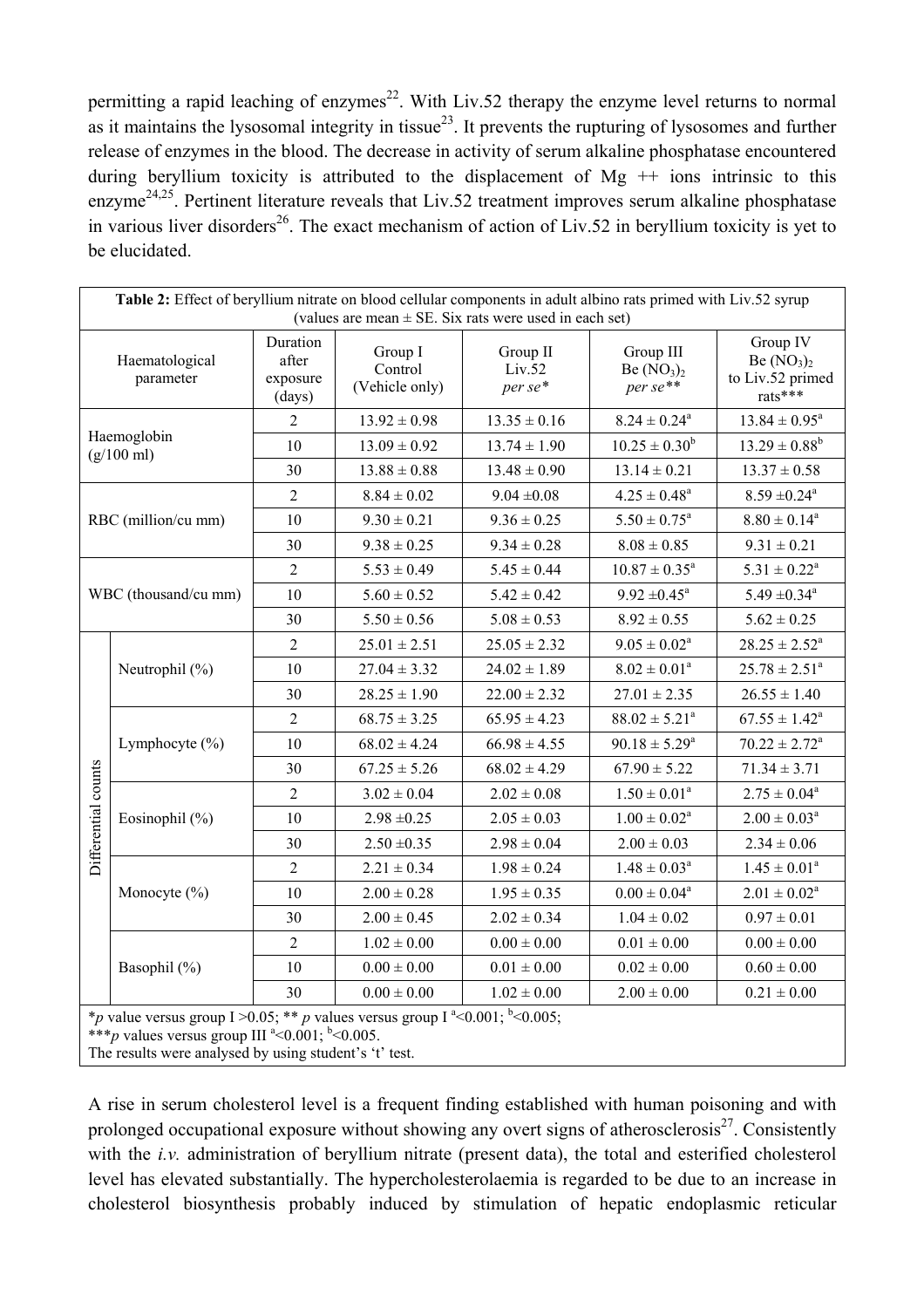enzymes<sup>27</sup>. Although the authors have not measured cholesterogenesis in beryllium-exposed and Liv.52 treated rats, it may be assumed that a disturbance in liver function causes alteration in cholesterol metabolism. The indigenous remedy Liv.52 acts as a liver tonic and helps in regeneration of hepatic cells. It prevents fatty changes in the liver<sup>28</sup>, and reduces raised levels of cholesterol, lipoproteins and phospholipids in ischaemic heart disease and hypercholesterolaemia<sup>29</sup>. The beneficial effect of Liv.52 on lipid metabolism in beryllium poisoning may be due to its hepatoprotective nature.

Substantial decreases in the levels of blood sugar have been observed after 2 and 10 days of beryllium administration. Hypoglycemia from toxic dosage of beyllium salts has been reported, due to the reduced glycogenesis through in activation of phosphoglucomutase<sup>30</sup>, hexokinase<sup>31</sup> and many other key enzymes involved in carbohydrate metabolism<sup>32</sup>. As liver damage is implicated as a factor of importance in beryllium poisoning, delayed removal of exogenous glucose due to liver insufficiency is the way by which toxic doses of beryllium affect blood glucose levels causing a concomitant rise of blood lactic acid<sup>7</sup>. It is interesting to note that the administration of Liv.52 to beryllium-exposed animals maintains the blood sugar levels at high concentration and thus prevents the initiation of toxic action of beryllium. Although the exact mode of the protective action of Liv.52 against beryllium toxicity is not known it can be safely said that Liv.52 accelerates the cellular metabolic activity as it is known to correct liver dysfunction against hepatotoxins<sup>10,11</sup>.

Owing to protein-binding properties beryllium binds with the blood ∝-globulin proteins and is distributed to various organs<sup>33</sup>. A large amount of beryllium is accumulated in the liver and causes its damage. Most of the proteins originate in the liver where hepatotoxic conditions induce diminished synthetic ability, with a consequently reduced supply of proteins. Synergistically, serum total protein and globulin contents showed reduced values at various durations in beryllium-exposed animals (Table 1). However, Liv.52 has been impressive in the hypoproteinaemia state and the time required for initial improvement was decisively shorter<sup>34</sup>. Similarly, Liv.52 restored the protein contents to normal in beryllium-exposed animals.

Present findings on blood cellular study reveal the occurrence of hypochromic microcytic anaemia and chronic lymphocytic leukaemia due to beryllium's toxic action. Stokinger *et al.*,<sup>35</sup> had reported that there was not much significant difference in  $^{14}$ C activity ratios of globin to haemin in beryllium-poisoned and normal rabbits. This further envisaged that the biosynthesis of haemin or globin was not checked in beryllium toxicity. The other possible explanation for deficient intraerythrocytic haemoglobin percentages and erythrocytes may be due to an abundance of immature red blood cells. Leucocytosis inflicted by beryllium administration may be due to the stimulation of leucocytic cells of the bone marrow resulting in an increased number of lymphocytes. On the other hand, the blood cellular morphology and enumeration was quite normal in the Liv.52 treated rats. Although the erythropoietic action of Liv.52 is well established in some radiation experiments<sup>36</sup>, studies are in progress to ascertain the exact mechanism of action of Liv.52 in beryllium toxicity.

## **ACKNOWLEDGEMENTS**

This work was supported by the CSIR and Ministry of Defence, New Delhi. The authors are thankful to Dr. P.K. Ramachandran, Director, DRDE, Gwalior and Dr. J. Bahadur, Professor and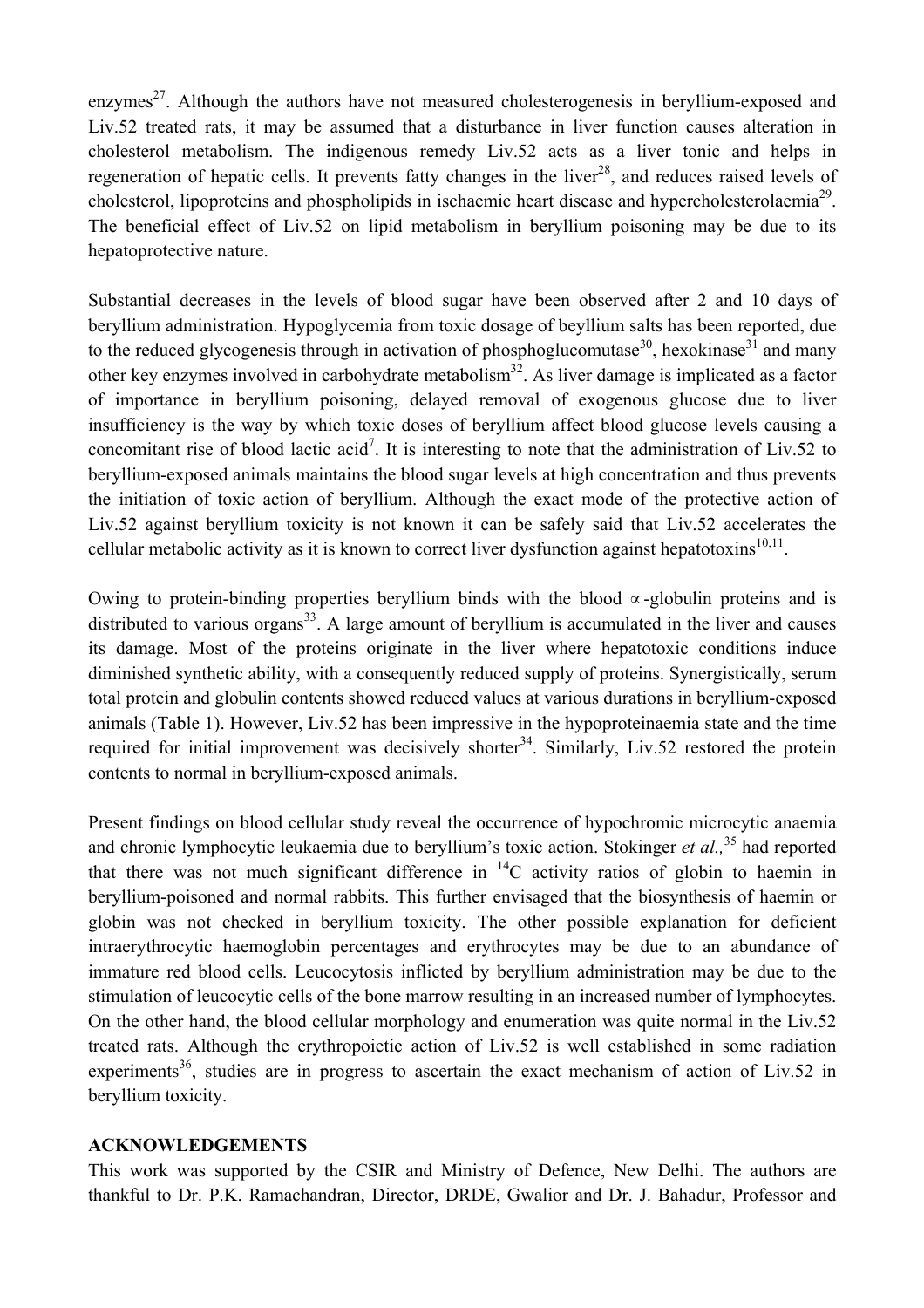Head, for providing facilities. The authors are also grateful to Dr. R.M. Captain of The Himalaya Drug Company, Bombay for generous help and providing information about Liv.52.

### **REFERENCES**

- 1. Groth, D.H., Carcinogenecity of beryllium. Rev. of the literature. *Environ. Res*. (1980): 21, 56.
- 2. Aub., J.C. and Grier, R.S., Acute pneumonitis in workers exposed to beryllium oxide and beryllium metal. *J. Ind. Hyg*. (1949): 31, 123
- 3. Reeves, A.L., Beryllium in the environment. *Toxicol. Ann*. (1977): 2, 37.
- 4. Tepper, L.B., Beryllium. *CRC Crit*. *Reviews in Toxicol*. (July 1972): 235.
- 5. Sterner, J.H. and Eisenbud, M., Epidemiology of beryllium intoxication. *Arch. Ind. Hyg. Occup. Med.* (1951): 4, 123.
- 6. Gardner, L.V. and Heslington, H.F., Osteosarcoma from intravenous beryllium compounds in rabbits. *Fed. Proc*. (1946): 5, 221.
- 7. Aldridge, W.N., Barnes, J.M. and Denz, F.A., Biochemical changes in acute beryllium poisoning. *Brit. J. Exp. Path*. (1951): 13, 473.
- 8. Schubert, J., White, M.R. and Lindenbaum, H., Studies on the mechanism of protection by aurintricarboxylic acid in beryllium poisoning. *J. Biol. Chem*. (1952): 196, 279.
- 9. Lisco, H. and White, M.R., The modification of beryllium induced tissue damage in mice by therapy with aurintricarboxylic acid. *Brit. J. Exp. Path*. (1955): 36, 27.
- 10. Joglekar, G.V., Chitale, G.K. and Balwani, J.H., Protection by indigenous drugs against hepatotoxic effects of carbon tetrachloride in mice. *Acta Pharmacol et Toxicol* (1963): 20. 73.
- 11. Karandikar, S.M., Joglekar, G.V., Chitale, G.K. and Balwani, J.H., Protection by indigenous drug against hepatotoxic effects of CCI4 – a long term study. *Acta Pharmacol et Toxicol*  (1963): 20, 274.
- 12. Mathur, R., Asthana, K., Sharma, S. and Prakash. A.O., Measurement of lethal dose of some beryllium compounds. *IRCS Med. Sci*. (1985): 13, 163.
- 13. Asatoor, A.M. and King E. In: Practical clinical biochemistry.  $4<sup>th</sup>$  ed. Vorley H., ed. New Delhi, India for Arnold=Heinemann (1969): 86.
- 14. Fiske, C.H. and Subba Rao, Y., The colorimetric determination of phsophorus. *J. Biol. Chem*. (1925): 66, 375.
- 15. Zlatkis, A., Zak, B. and Boyle, A.J., A new method for the direct determination of serum cholesterol. *J. Lab. Clin. Med*. (1953): 141, 486.
- 16. Kingsley, G.R., The determination of serum total protein, albumin and globulin by the direct reaction. *J. Biol. Chem.* (1939): 131, 197.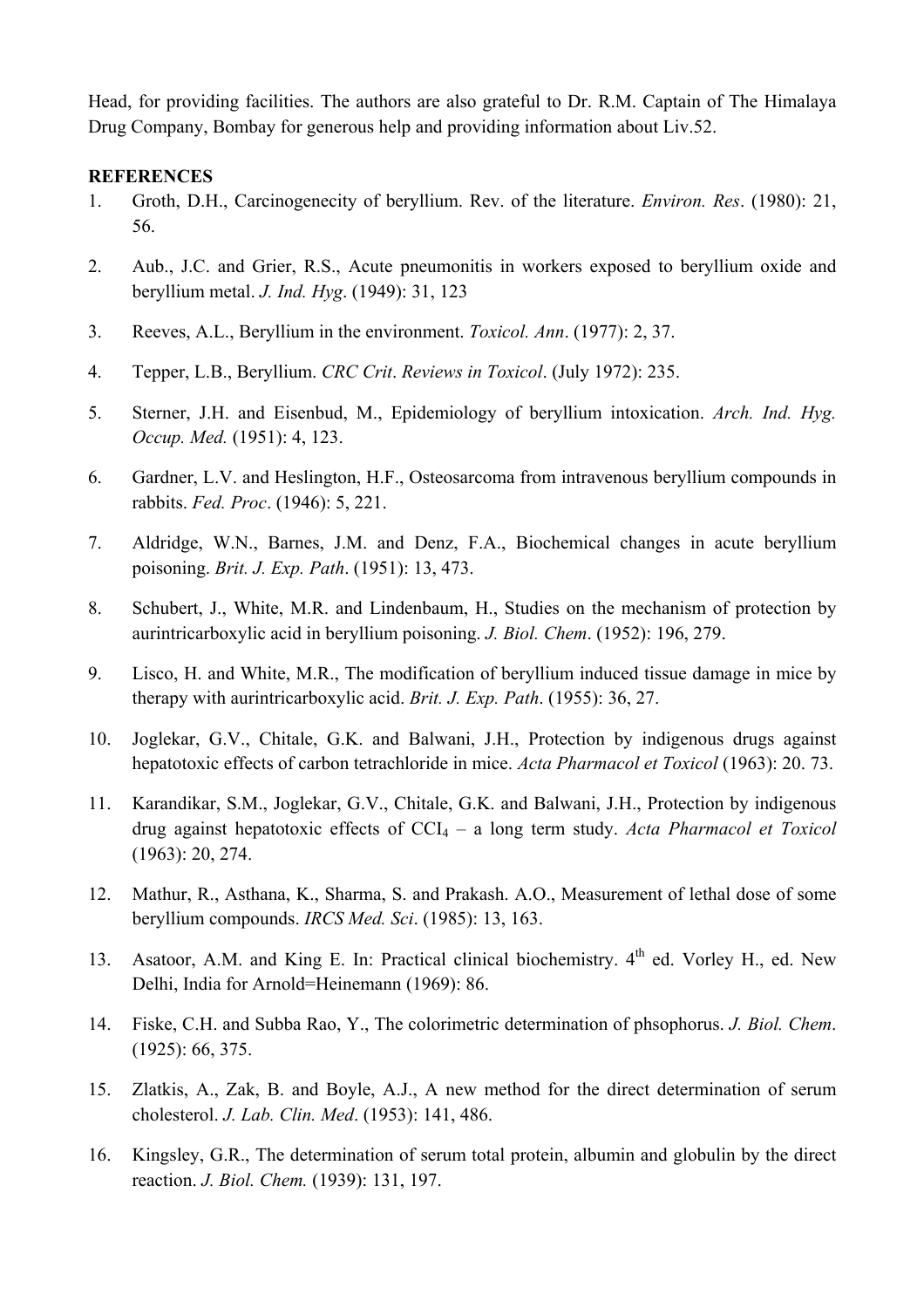- 17. Wintrobe, M.M., Macroscopic examination of the blood. *Am. J. Med. Sci.* (1933): 185, 58.
- 18. Brunin, A.D., Serum enzyme behaviour. In: Biochemical toxicology of environmental agents. Brunin, A.D., eds. Holland, Amsterdam: Elsevier North-Holland Biochemical Press; (1976): 783.
- 19. Witschi, H.P. and Aldridge, W.N., Uptake, distribution and binding of beryllium to organelles of the rat liver cell. *Biochem. J*. (1968): 106, 811
- 20. Weissman, G., In: Lysosomes in biology and pathology. Dingle J.T., Fells, H.B., eds. New York, American Elsevier Publishing, Part I, (1969): 602.
- 21. Vacher, J., Deraedt, R. and Flahaut, M., Possible role of lysosomal enzymes in some pharmacological effects produced by beryllium. *Toxicol. Appl. Pharmacol.* (1975): 33, 205.
- 22. Slater, W.F., In: Lysosomes in biology and pathology. Dingle, J.T. Fells, H.B., eds. New York, American Elsevier Publishing Part I, (1969): 620
- 23. Prasad, G.C., Effect of Liv.52 on the liver *in vitro*. *J. Res. Ind. Med*. (1975): 4, 15.
- 24. Klemperer, F.W., Miller, J.M. and Caroline, A.C., The inhibition of alkaline phosphatase by beryllium. *J. Biol. Chem*. (1949): 180, 281.
- 25. Grier, R.S., Hood, M.B. and Hoagland, M.B., Obsrvations on the effects of beryllium on alkaline phosphatase. *J. Biol. Chem.* (1949): 180, 289.
- 26. Mandal, J.N. and Roy, B.K., Studies with Liv.52 in the treatment of infective hepatitis, chronic active hepatitis and cirrhosis of the liver. *Probe* (1983): 4, 217.
- 27. Brunin, A.D., Atherosclerotic changes. In: Biochemical toxicology of environmental agents. Brunin, A.D., eds. Holland, Amsterdam, Elsevier North Holland, biomedical Press (1976): 572.
- 28. Patel, J.R. and Sadre, N.L., Effect of Liv.52 on structural and functional damage caused by some hepatotoxic agents. *Probe* (1963): 1, 19.
- 29. Rao, C.R. and Subba Rao, A., Effect of Liv.52 on serum lipids in normals and patients suffering from ischaemic heart disease. Proceedings of the 5<sup>th</sup> Asian-Pacific Congress of Cardiology. Singapore Cardiac Society Publisher, 1971; 8-13<sup>th</sup> October, 215-11.
- 30. Aldridge, W.N. and Thomas, M., The inhibition of phosphoglucomutase by beryllium. *Biochem. J*. (1966): 98, 100.
- 31. Mainigi, K.D. and Bresnick, E., Inhibition of deoxythymidinikinase by beryllium. *Biochem. Pharmacol*. (1969): 18, 2003.
- 32. Reiner, E., Binding of beryllium to proteins. In: Symposium on mechanisms of toxicity. Aldridge, W.N. eds. Macmillan, London 1971, 111
- 33. Venugopal, B. and Luckey, T.D., Toxicity of Group II metals. In: metal toxicity in mammals. Venugopal, B. and Luckey, T.D., eds. New York, Plenum Press (1978): 43